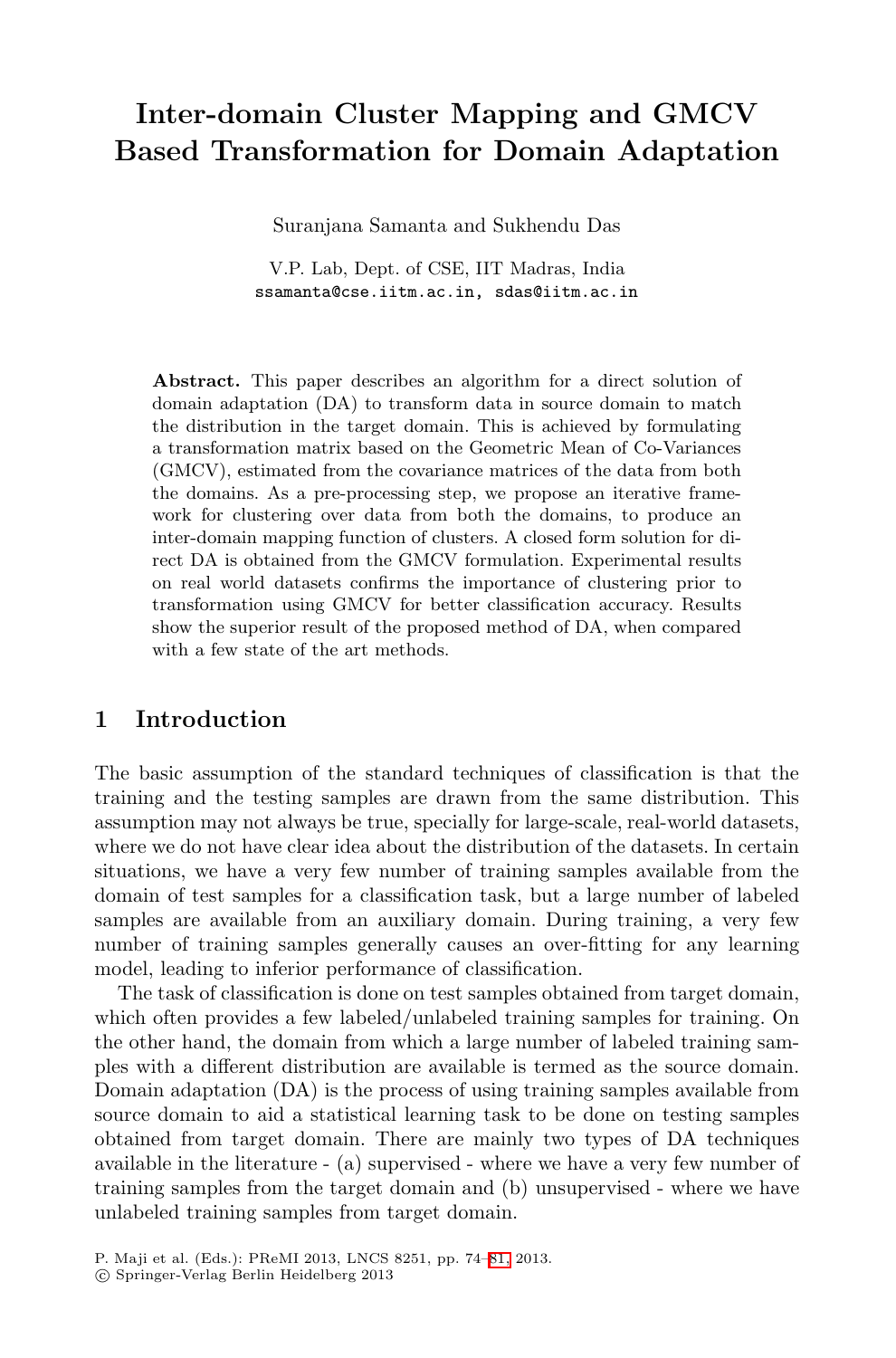There has been a lot of work in DA in recent past. One solution to this problem is to weigh [e](#page-7-2)a[ch](#page-7-3) insta[nc](#page-7-2)e in the source domain appropriately such that, the weighted instances of the source d[om](#page-7-3)ain are used for training to minimize the expected loss [1], [2]. In some works, instances from source and target domains are projected onto one or more intermediate domain(s), such that the difference in distribution in two domains are less in projected domain(s). Jiang et. al. [3] and Yang et. al. [4] have proposed methods of modifying the SVM trained on samples available from source domain by introducing a bias term between source and target domains during optimization in training. There has been some work on clustering using transfer learning [5], [6]. In [5], clustering is done using KL-Divergence in a common sub-space of features while in [6], a divergence measure based on inter-cluster and intra-cluster distances has been used. The number of clusters formed in both the domains are same and known apriori.

In this paper, we [pro](#page-7-4)pose a direct method of super[vi](#page-7-5)sed DA, where the instances from source domain is transformed to match the distribution of the target domain using a transformation matrix. Our work uses the concept of inter-domain clustering for successful transformation of data from one domain to another. The number of clusters are automatically determined during an iterative clustering framework. We use the geometric mean of covariance (GMCV) matrices of data, for direct closed-form solution of a transformation matrix exploiting the underlying distribution in both the domains. Results are shown on datasets obtained from UCI repository [7] and a remote sensing dataset [8].

The rest of the paper is organized as follows. Section 2 gives the description of the proposed method of clustering and domain transformation. Section 3 presents and discusses the performance of the proposed methodology on realworld datasets. Section 4 concludes the paper.

# **2 Proposed Solution of Domain Adaptation**

This paper discusses a method of DA, where instances from the source domain are transformed to match the distribution of the target domain. The proposed method, consists of two stages - (a) clustering data in both the domains and (b) Calculating Transformation Matrix using GMCV - to transform a source domain data into target domain. We assume that a minimum of one training sample per class is available from both source and target domains.

Let  $\mathbf{X}, \mathbf{Y} \in \mathbb{R}^{D \times n_s}$  denote the source and the target data having  $n_s$  and  $n_t$ number of samples respectively. Let  $\mathbf{X}_i$  and  $\mathbf{Y}_j$  denote the  $i^{th}$  and  $j^{th}$  clusters of **X** and **Y** and let  $x_i$  and  $y_j$  be the  $i^{th}$  and  $j^{th}$  instance of **X** and **Y** respectively. The entire process has been explained in the following sub-sections.

### **2.1 Inter-domain Clustering and Mapping**

An iterative process of clustering is performed in both the domains simultaneously, where the clusters formed in one domain is influenced by the clusters formed in another domain. The proposed clustering method can be seen as an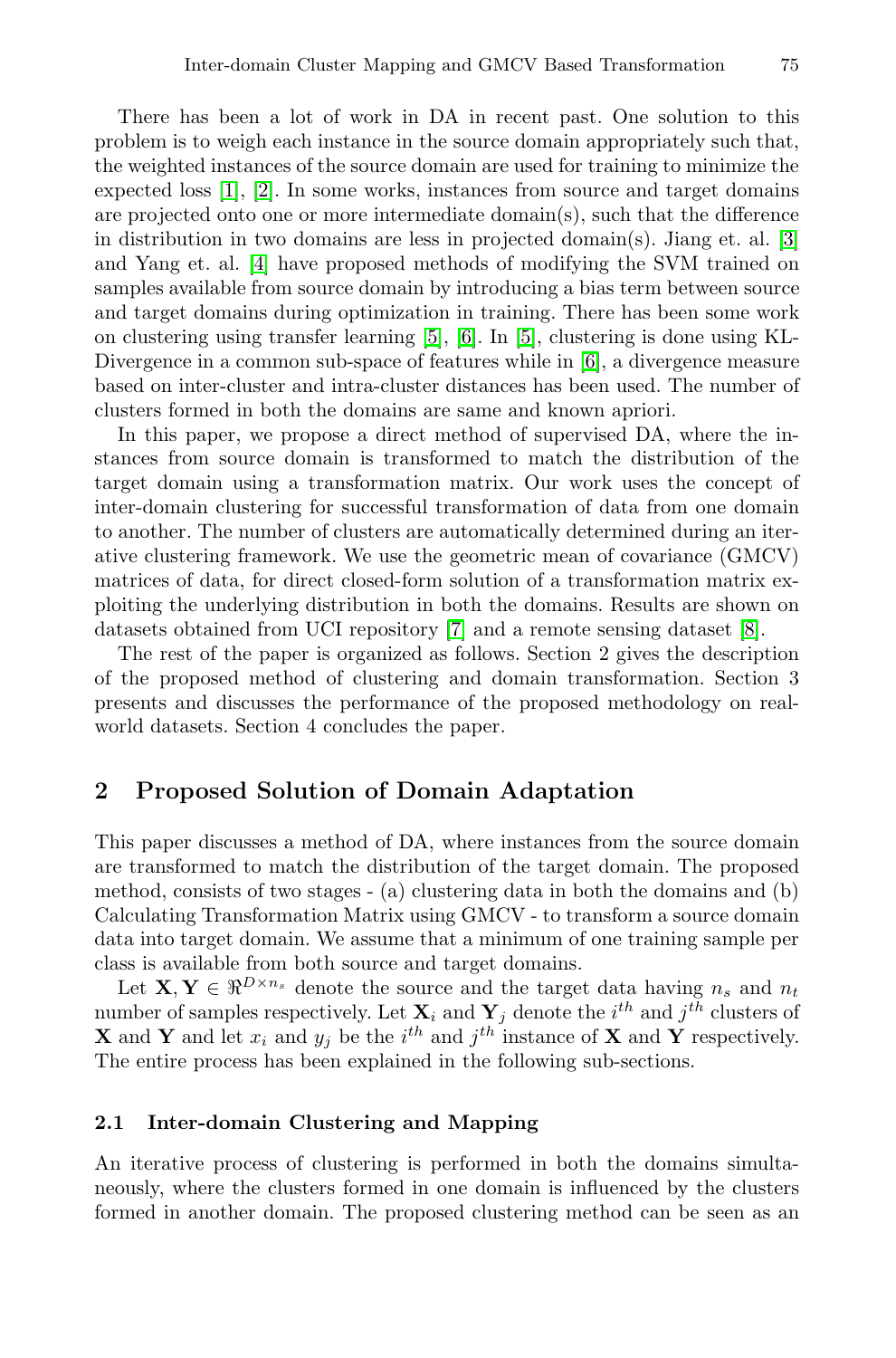#### 76 S. Samanta and S. Das

extension of K-means clustering, where we cluster data in both domain simultaneously, where the clusters in the source domain helps to form appropriate clusters in target domain. At first, data is normalized in both the domains and **X** is then approximately aligned with the distribution of **Y** to obtain  $\hat{\mathbf{X}}$ , using:  $\hat{\mathbf{X}} = (E_t^{-1} E_s) \mathbf{X}$ , where  $E_s$  and  $E_t$  are matrices formed using the eigen-vectors of datasets **X** and **Y** respectively.  $E_t^{-1}E_s$  is the higher dimensional rotation matrix which aligns the basis vectors (based on eigen-analysis) of **X** with that of **Y**, such that the scatter of  $\hat{\mathbf{X}}$  and  $\mathbf{Y}$  are qualitatively similar to each other with significant overlap along each dimension of  $E_t$ . Let  $\hat{x}_i$  be the  $i^{th}$  instance of  $\hat{X}$ and  $\hat{\mathbf{X}}_i$  be the  $i^{th}$  cluster of  $\hat{\mathbf{X}}$ . Next, clusters are initialized in  $\hat{\mathbf{X}}$  using K-Means clustering. The number of clusters for initialization must be considered high and it reduces in the successive iterations to give an appropriate value. Let at any iteration,  $K_s$  and  $K_t$  be the number of clusters in  $\hat{\mathbf{X}}$  and **Y** respectively. Let,  $\omega_s$ : {1,..., $K_s$ } and  $\omega_t$ : {1,..., $K_t$ } be the sets of cluster-labels in  $\hat{\mathbf{X}}$  and **Y** respectively. Let  $\mu_s^i$  and  $\mu_t^j$  be the mean of  $\hat{\mathbf{X}}_i$  and  $\mathbf{Y}_j$ ,  $\forall i \in \omega_s$  and  $\forall j \in \omega_t$ .

The clusters are formed in **Y** based on the distance of each instance  $y_j$  from the means formed in  $\hat{\mathbf{X}}$ . The distribution of clusters are ignored in this case as it was observed to produce inferior re[su](#page-7-6)lts for classification using DA. A mapping function  $\Phi : \omega_t \to \omega_s$  is calculated as,

$$
\Phi(j) = i \text{ if } i = \operatorname*{arg\,min}_{k} dist(\mu_t^j, \mu_s^k), \forall k \in \omega_s \tag{1}
$$

Here  $dist(.,.)$  represents the Euclidean distance between two instances. The distribution of clusters are ignored in this case as it was observed to produce inferior [r](#page-3-0)esults for classification in DA. Once the clusters in **Y** are formed, the clusters in  $\hat{\mathbf{X}}$  are reformed based on [th](#page-3-0)e Bregman divergence [9] from the means of clusters of **Y**. We consider the Bregman divergence of the convex function  $x^T A x$ , which is given by  $(x-y)^T A(x-y)$ . Here, A is a positive definite matrix. For our experimentation, we consider A as  $E_t^{-1}E_s$ . To ensure the formation of compact clusters in  $\hat{\mathbf{X}}$ , inter-cluster distance is also considered. The iteration converges when the change in the cluster-labels of instances in  $\tilde{\mathbf{X}}$  and  $\tilde{\mathbf{Y}}$  in successive iteration is less than 2%. The algorithm of cross-domain clustering and mapping is given in Algo. 1.

The iterative process (steps 3-9) in Algo. 1 helps to reduce the number of clusters formed in both the domains. The cluster in  $\hat{\mathbf{X}}$ , whose mean is not close to any of the instances in **Y** will remain outside the range of  $\Phi$  (steps 4 & 5). The number of clusters formed in  $\hat{\mathbf{X}}$  in step 8, will then be less than or equal to the cardinality of the range of  $\Phi$ . This condition reduces the  $K_s$  which in turn will reduce  $K_t$  in the next iteration (step 4). While re-clustering  $\ddot{\mathbf{X}}$  (step 8),  $\alpha_2$  ensures that an instance  $\hat{x}_i$  is assigned to a cluster with minimum Bregman divergence [9] from a cluster in **Y**. On the other hand,  $\alpha_1$  ensures that the cluster assigned to  $\hat{x}_i$  yields a compact cluster. Hence, clusters formed in both the domains will be compact due to the distance criterion (steps  $4 \& 6$ ) used.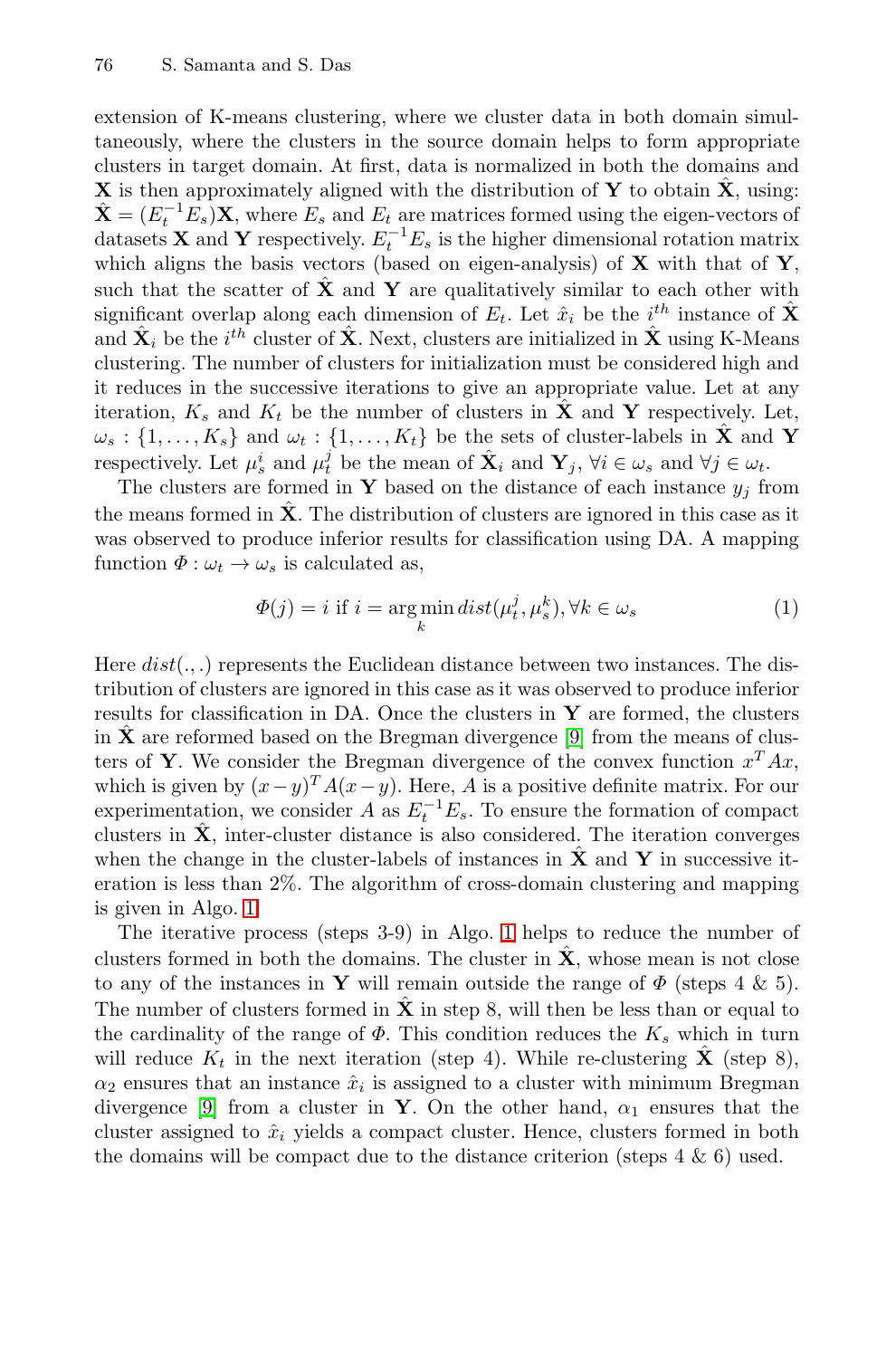<span id="page-3-0"></span>

| <b>Algorithm 1.</b> Cross-Domain Clustering and Mapping.                                                                                                 |
|----------------------------------------------------------------------------------------------------------------------------------------------------------|
| <b>INPUT:</b> Source domain: $X$ and target domain: $Y$ .                                                                                                |
| <b>OUTPUT:</b> Cluster-label of instances in <b>X</b> and <b>Y</b> , i.e., $\delta(x_i)$ and $\delta(y_i)\forall i$ =                                    |
| $1, 2, \ldots, n_s$ and $\forall j = 1, 2, \ldots, n_t$ and the mapping function $\Phi : \omega_t \to \omega_s$ .                                        |
| 1: Normalize <b>X</b> and <b>Y</b> and align source domain to obtain $\hat{\mathbf{X}} = (E_t^{-1} E_s) \mathbf{X}$ .                                    |
| 2: Cluster $\bar{\mathbf{X}}$ with $K_s$ (large) number of clusters using K-means, forming means                                                         |
| of clusters $\mu_s^i$ for $i \in \omega_s$ .                                                                                                             |
| $3:$ repeat                                                                                                                                              |
| Cluster instances in <b>Y</b> as: $\delta(y_j) = \arg \min_k dist(y_j, \mu_s^k)$ and obtain $\mu_t^j \ \forall j$ .<br>4:                                |
| Calculate the cross-domain mapping function, $\Phi$ , as:<br>5:                                                                                          |
| $\Phi(j) = \arg \min_k dist(\mu_t^j, \mu_s^k), \forall k \in \omega_s \text{ and } \forall j \in \omega_t.$                                              |
| Calculate cluster compactness of $\mathbf{X}_k$ as:<br>6:                                                                                                |
| $\alpha_1(k) = \frac{1}{n^k} \sum_{\hat{x} \in \hat{\mathbf{X}}_k} dist(\hat{x}, \mu_s^k), \forall k \in \omega_s.$                                      |
| Calculate Bregman divergence [9] of each instance of $\hat{\mathbf{X}}$ with respect to<br>7:                                                            |
| each of the clusters formed in $\mathbf{Y}$ , as:                                                                                                        |
| $\alpha_2(i,k) = (\hat{x}_i - \mu_i^k)^\text{T} (E_t^{-1} E_s)(\hat{x}_i - \mu_i^k), \forall i = 1, 2, , n_s \text{ and } k \in \omega_t.$               |
| Re-cluster $\ddot{\textbf{X}}$ , after normalizing $\alpha_1$ and $\alpha_2$ , as:<br>8:                                                                 |
| $\delta(\hat{x}_i) = \arg \min_k [\lambda \alpha_2(i,k) + (1-\lambda)\alpha_1(\Phi(k))], \forall k \in \omega_t \text{ and } \forall i. (\lambda = 0.6,$ |
| found empirically).                                                                                                                                      |
| Recompute means of all clusters: $\mu_s^k$ , $\forall k \in \omega_s$ .<br>9:                                                                            |
| 10: <b>until</b> Convergence (i.e., $\delta(\hat{x}_i)$ & $\delta(y_i)$ are unchanged)                                                                   |
|                                                                                                                                                          |

### **2.2 Estimation of Transformation Matrix Using GMCV**

We transform data from **X** considering each cluster at a time. We consider a transformation, which ensures that clusters formed in  $X$  are same as that in  $X$ , i.e.,  $\delta(x_i) = \delta(\hat{x}_i), \forall x_i \in \mathbf{X}$ . If  $\Phi(j) = i$ , then  $\mathbf{X}_i$  is transformed to match the distribution of  $Y_i$ . Each of the clusters formed in **X** and **Y** are hyper-ellipsoidal in nature, which can be considered as clusters following a Gaussian distribution. It becomes less erroneous to calculate the transformation matrix if the given source and the target distributions can be modeled by a similar distribution but with different parameters. Let,  $\mathbf{X}_i$  be transformed using a transformation matrix  $W_i$  to match the distribution of  $\mathbf{Y}_j$  ( $\Phi(j) = i$ ). [We u](#page-7-7)se geometric mean of covariance matrices of data from **X** and **Y** to calculate  $W_i$ . Let,  $\tilde{\mathbf{X}}_i$  be the transformed source domain cluster:  $\tilde{\mathbf{X}}_i = W_i \mathbf{X}_i$ .

Let  $C_s^i$  and  $C_t^j$  be the covariance matrices of  $\mathbf{X}_i$  and  $\mathbf{Y}_j$  respectively. The covariance matrix of  $\tilde{\mathbf{X}}_i$  can be represented as  $W_i C_s^i W_i^T$ , which should be equal to  $C_t^j$  as the distribution of  $\mathbf{Y}_j$  should be same as  $\tilde{\mathbf{X}}_i$ . This yields a quadratic expression of  $W_i$ :  $W_i C_s^i W_i^T = C_t^j$ . If  $W_i$  is symmetric, we get  $W_i C_s^i W_i = C_t^j$  and  $W_i$  becomes the geometric mean of covariances (GMCV):  $(C_s^i)^{-1}$  and  $C_t^j$  [10]. Let  $C_s^i = U^T U$ , where U is an upper triangular matrix obtained by performing Cholesky's decomposition of  $C_s^i$ . Let,  $V = U^{-1}$  and  $R^2 = U C_t^j U^T$ , i.e., R is the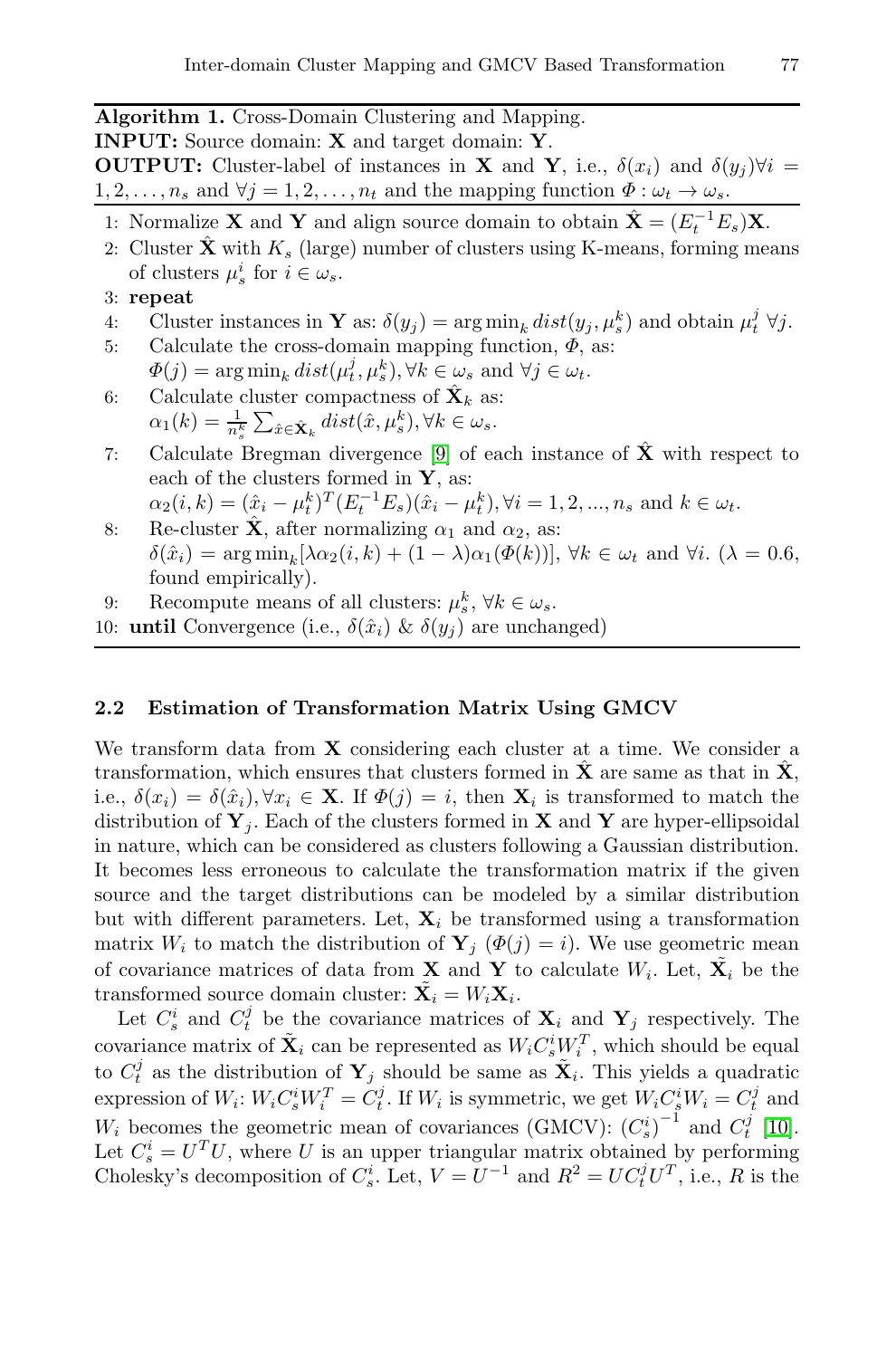#### 78 S. Samanta and S. Das

matrix square-root of  $UC_t^jU^T$ . Then, the solution to  $W_i$  based on GMCV, is obtained as the following expression (substitution yields the proof  $\boxtimes$ ):

<span id="page-4-0"></span>
$$
W_i = V R V^T \tag{2}
$$

Eqn. 2 give[s](#page-3-0) [a](#page-3-0) direct solution to DA, to obtain  $\tilde{\mathbf{X}}$  based on GMCV.

### **2.3 Result on a Toy Dataset for Illustration**

To explain the [ste](#page-5-0)ps of the proposed algorithm[, w](#page-4-0)e con[sid](#page-5-0)er a simple example of data distribution in source  $(\mathbf{X})$  and target  $(\mathbf{Y})$  domains in  $\mathbb{R}^2$ . In Fig. 1 (a) the cyan and the green points denote the instances from **X** and **Y**. Fig. 1 (b) shows the overlap of  $\hat{\mathbf{X}}$  with **Y**, where the approximate alignment is performed using  $E_t^{-1}E_s$  (step 1 in Algo. 1). The result of cross-dom[ai](#page-5-0)n clustering is shown in Fig. 1 (c). The yellow, light blue and orange points denote the data in three clusters formed in **X**, while blue, magenta and black points denote the data in three clusters formed in  $\mathbf{Y}$ . Fig. 1 (d) shows the transformed source domain data,  $\bf{X}$ , in red [po](#page-3-0)ints obtained using the proposed method (Eqn. 2). Fig. 1 (e) shows the transformed source domain data when clustering is avoided as the pre-processing step, pro[duc](#page-5-0)ing inferior transformation compared to that shown in Fig. 1 (d). Transformed source domain data marked in red and violet in Figs. 1 (d) & (e), overlap the data in target domain, marked in green points. Fig. 1 (f) gives two plots shown against the number of clusters formed in each iteration, showing the change in: (i) ratio of cluster-labels in  $\hat{\mathbf{X}}$  and (ii) the average KL-Divergence between the clusters formed in  $\hat{\mathbf{X}}$  and **Y**, for cross-domain clustering. Both monotonically decrease with increase in iterations (Algo. 1). The KL divergence measure with respect to the target domain, for the original, aligned and transformed source domains in Figs. 1 (a), (b), (d) and (e) are  $14.8191$ , 0.5451, 0.02[50](#page-7-4) and 0.6240 respectively[. L](#page-7-5)east value of KL-Divergence is obtained for Fig. 1 (d), which shows the efficiency of the proposed method, specifically when inter-domain clustering is used.

# **3 Experimental Results and Performance Analysis**

We evaluate the performance of th[e](#page-7-5) [p](#page-7-5)roposed method on real world datasets obtained from UCI repository [7] and landmine dataset [8]. We describe the two sets of experimentation done to exhibit the efficiency of the proposed method.

Landmine dataset has been used for DA by Shi et. al. [8]. This dataset has 5 source domains (Dataset 20 - Dataset 24) with different distributions than the target domain and one source domain (Dataset 6-10) with similar distribution with the target domain. The dataset has two classes and the feature set has nine dimensions. Further details of the dataset is given in [8]. We conduct a 30-fold experimentation and consider one instance from every class of the target domain randomly for training purpose, which is similar to the experimental setup used by Shi et al. [8]. In this case, due to the presence of only one training sample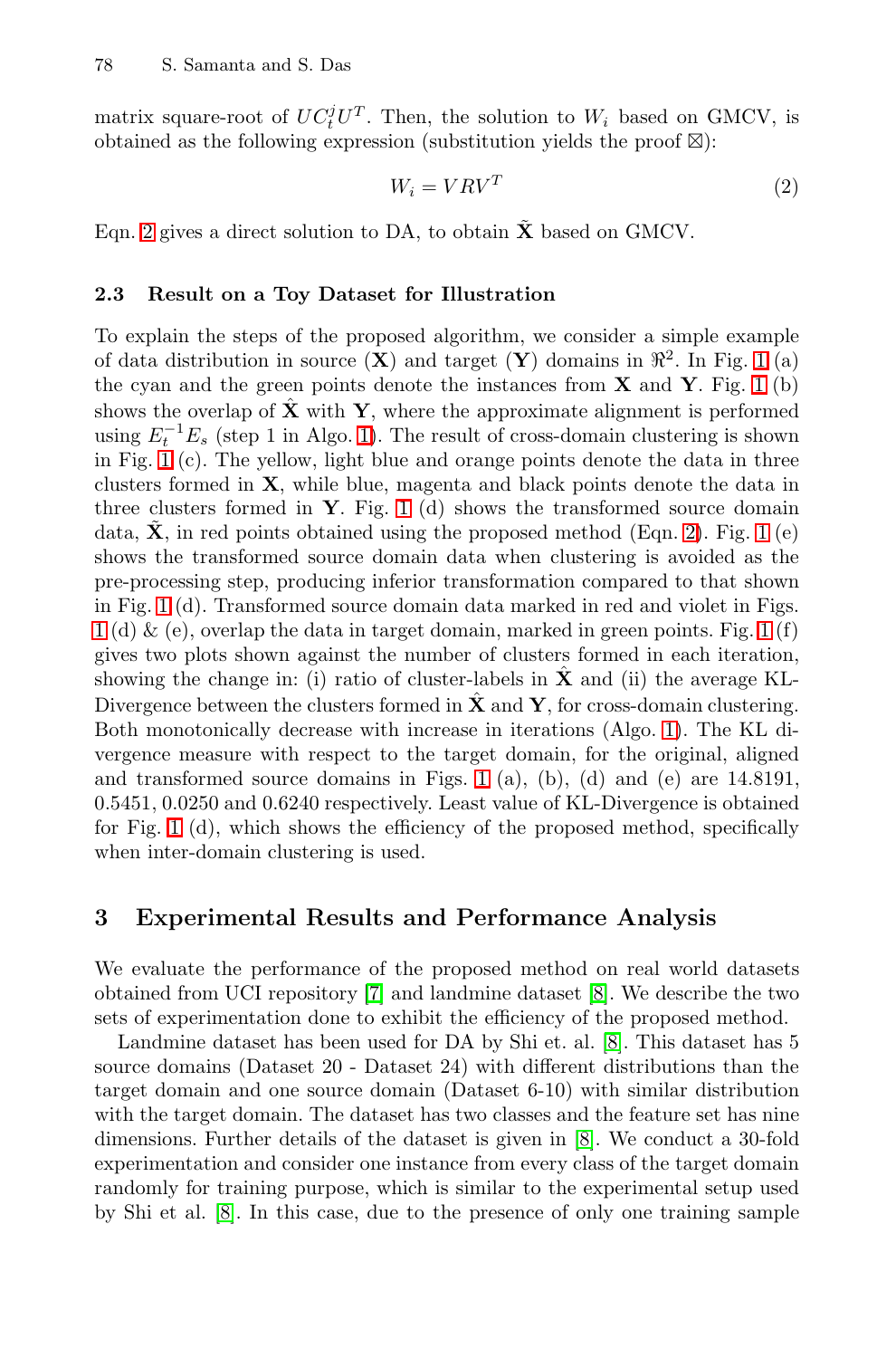

**Fig. 1.** Scatter plots (a)-(e) showing the effect of proposed method using a toy dataset. (a) cyan - original source domain, green - target domain; (b) cyan - aligned source domain (step 1 in Algo. 1), green - normalized target domain; (c) three clusters (shown in light blue, orange and mustard) formed in source domain and three clusters (shown in blue, magenta and black) formed in target domain using Algo. 1; (d) red - transformed source domain using the proposed method of clustering and GMCV transformation which completely overlaps with the distribution of target domain; (e) violet - transformed source domain using only GMCV transformation which partly overlaps with the distribution of the target domain; (f) Plots showing changes in average KL-Divergence between pair of inter-domain clusters with each iteration in blue and the ratio of change in cluster-labels [in](#page-6-0) successive iterations in re[d, s](#page-7-5)hown against the number of clusters in each iteration.

in target domain per class, application of the process of iterative clustering was not meaningful. Hence, we transform source data considering samples from all classes together, witho[ut](#page-7-4) using cross-domain clustering as the pre-processing step. The average accuracy of 30-fol[d](#page-7-8) experimentation using SVM classifier with Gaussian kernel is given in Table 1. We report the results in [8] (columns 2, 3  $\&$ 4), whereas the performance of ASVM [4] and CD-SVM [3] (column 5 & 6) are ob[ta](#page-7-9)ined using t[he](#page-7-1) code given in [\[1](#page-7-10)1]. Results shows that our method (column 7) performs better than the state of the arts as reported, for all datasets having signification disparity of distribution between two domains (Dataset 20-24).

In the  $2^{nd}$  set of experimentation, we consider 3 datasets - ionosphere, mushroom and WDBC from UCI repository [7]. We split each dataset into source and target domains using the method explained in [2]. We observe the accuracy of SVM classifier with Gaussian kernel by varying the fraction of training samples obtained from the target domain  $(0.3 \text{ to } 0.7)$ . Comparative studies are done using ASVM [4], CD-SVM [3] and KLIEP [1]. Two methods of experiments are performed using GMCV based transformation: (i) C-GMCV - with inter-domain clustering & (ii) GMCV - without inter-domain clustering. Results in Fig. 2 shows the classification accuracy using different techniques of DA for varying number of training samples obtained from the target domain. The red and the green curves show the classification accuracy using the proposed

<span id="page-5-0"></span>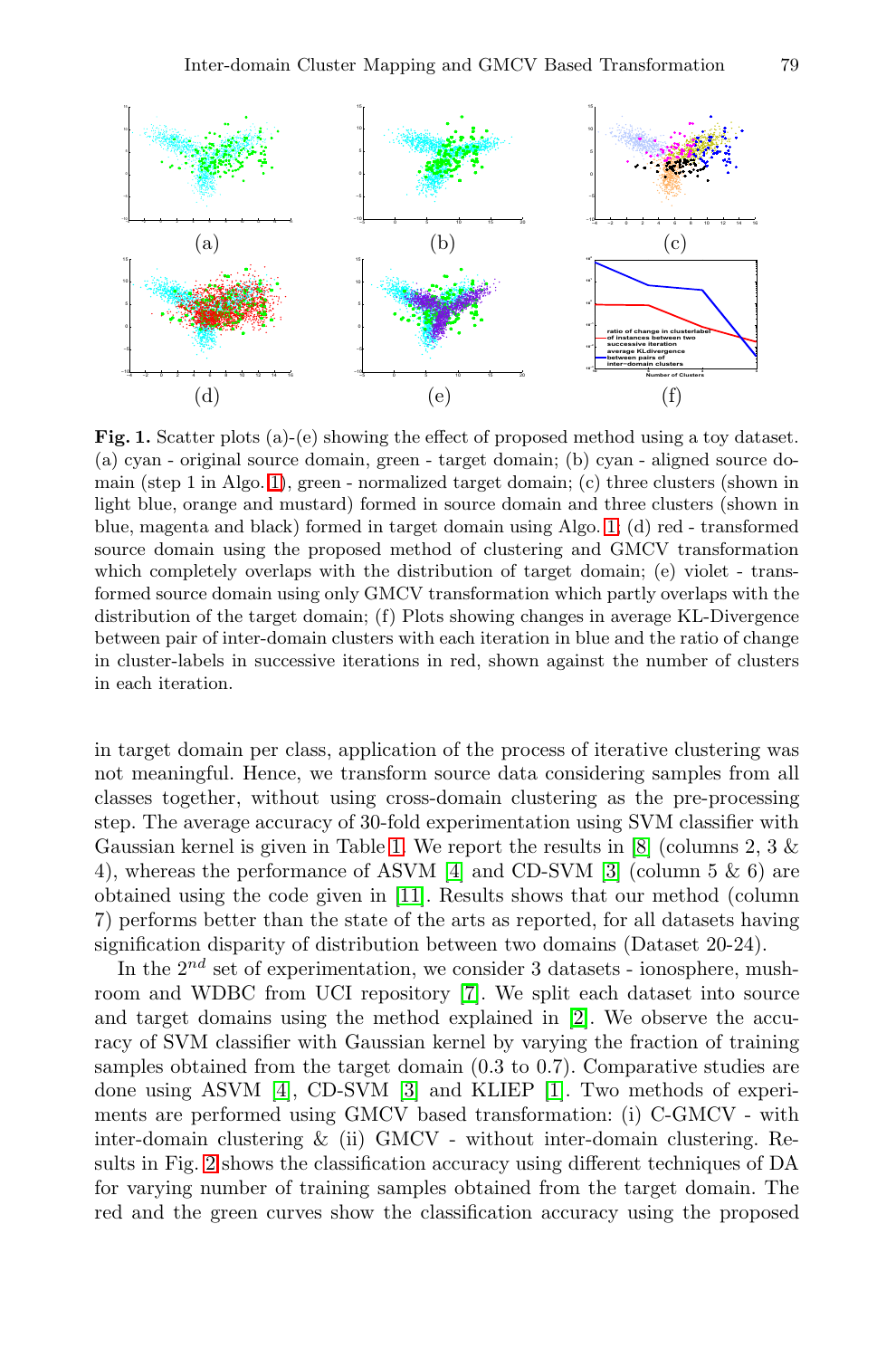#### <span id="page-6-0"></span>80 S. Samanta and S. Das

| Source       |          | Source TrAdaboost AcTraK ASVM CD-SVM Proposed |       |       |       |        |
|--------------|----------|-----------------------------------------------|-------|-------|-------|--------|
| Data         | only [8] | [2], [8]                                      | 181   | 4     | [3]   | method |
| Dataset 20   | 57       | 89.76                                         | 94.49 | 94.31 | 90.77 | 94.58  |
| Dataset 21   | 57       | 86.04                                         | 94.48 | 94.18 | 94.02 | 94.58  |
| Dataset 22   | 57       | 90.50                                         | 94.49 | 94.44 | 94.56 | 94.60  |
| Dataset 23   | 57       | 88.42                                         | 94.49 | 94.08 | 83.97 | 94.58  |
| Dataset 24   | 57       | 90.70                                         | 94.49 | 94.34 | 93.57 | 94.58  |
| Dataset 6-10 | 57       | 94.76                                         | 94.70 | 94.55 | 94.58 | 94.66  |

**Table 1.** Classification accuracy (in %-age) of Landmine dataset [8] using different techniques of domain adaptation. Best classification accuracy is highlighted in bold.

methods: C-GMCV and GMCV respectively. When the training samples from both the domains are taken together for training, we term it as the naive combination, whose performance is shown by the black curve. The blue curves show the performances when training samples from only one of the domains (**X** or **Y**) is used for training the classifier. The cyan, brown and magenta curves show the classification accuracy using different methods published for DA: KLIEP [1], ASVM [4] and CDSVM [3]. Plots for three datasets show that the proposed method of C-GMCV gives the best result. The results also show that the inclusion of proposed method of inter-domain clustering enhances the classification performance of DA.



**Fig. 2.** Classification accuracy of (a) Ionosphere, (b) Mushroom and (c) Wdbc using different techniques of DA with varying fraction of training samples obtained from target domain. (d) shows the color indices indicating the methods used to get different performance curves. The proposed C-GMCV (in red curve) gives the best accuracy.

### **4 Conclusion**

We propose an algorithm for a direct solution of domain adaptation based on geometric mean of covariance matrices (GMCV) of data in both the domains, which exploits the cluster information present in the data. Results demonstrated in the paper show that the proposed method is better than that reported in published literature in almost all the cases. The work can be extended for better object categorization and face recognition.